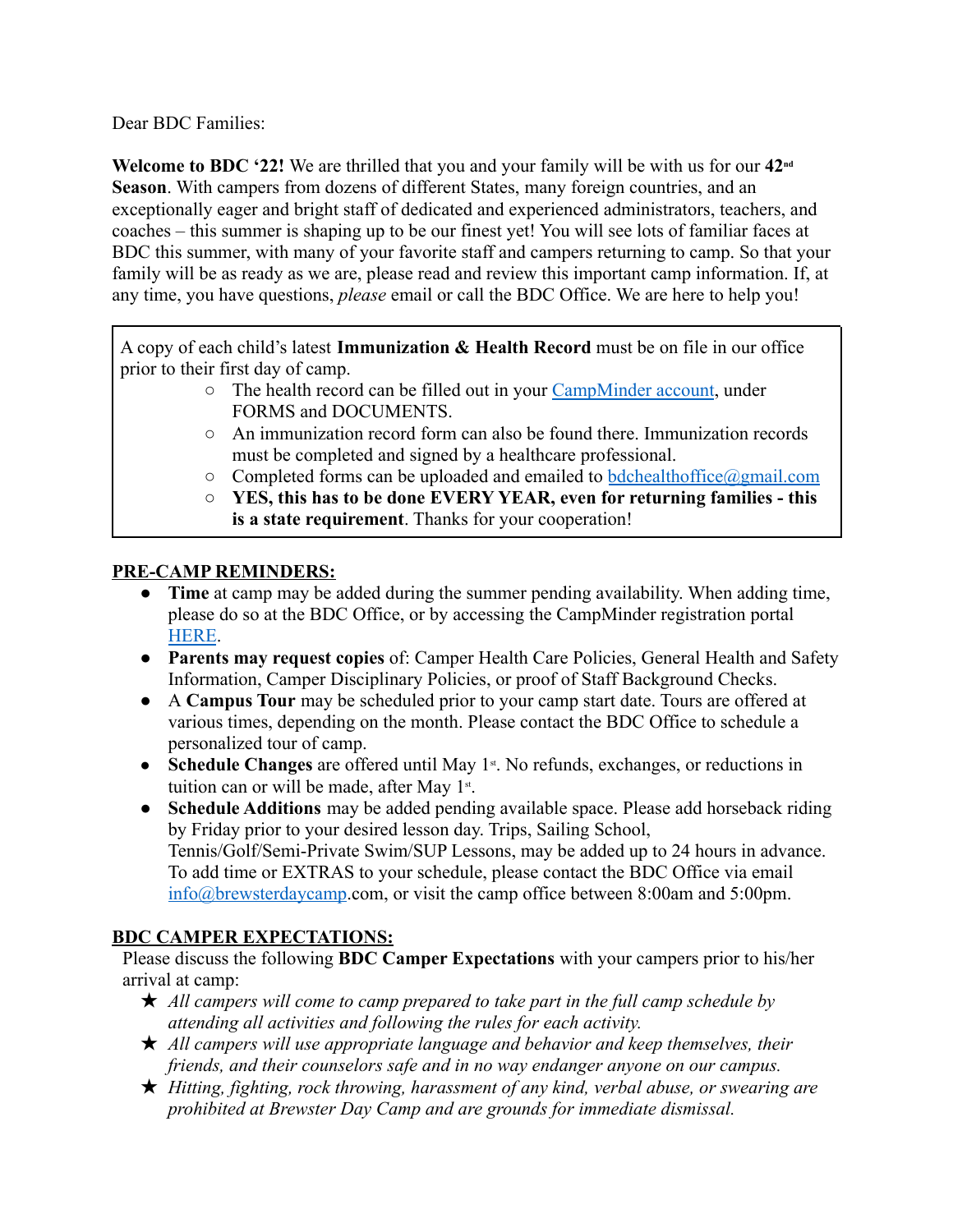★ *All campers will keep their body parts in their own personal space. Sexual contact between campers will result in dismissal from camp.*

# **DURING CAMP REMINDERS:**

# *On your first day of BDC '22…*

- ★ *Enter through the main gate, and proceed to the Welcome Table, where you will be greeted by a member of the Brewster Day Camp Leadership Team!*
- ★ *Present your Free BDC Tee-Shirt coupon at the Welcome Table.*
- ★ *A leadership team member will escort you and your camper to their hill, and introduce you all to their tent counselors.*
- $\mathcal{L}_\mathcal{L} = \{ \mathcal{L}_\mathcal{L} = \{ \mathcal{L}_\mathcal{L} = \{ \mathcal{L}_\mathcal{L} = \{ \mathcal{L}_\mathcal{L} = \{ \mathcal{L}_\mathcal{L} = \{ \mathcal{L}_\mathcal{L} = \{ \mathcal{L}_\mathcal{L} = \{ \mathcal{L}_\mathcal{L} = \{ \mathcal{L}_\mathcal{L} = \{ \mathcal{L}_\mathcal{L} = \{ \mathcal{L}_\mathcal{L} = \{ \mathcal{L}_\mathcal{L} = \{ \mathcal{L}_\mathcal{L} = \{ \mathcal{L}_\mathcal{$ ● **Hours of Operation:** Our campus is open from 8:00am-5:00pm daily. The scheduled camp day takes place between **8:30am-4:30pm**. All campers *MUST* be met by their families by **5:00pm - at the latest**. A \$35 Late Pick-Up Fee due immediately upon pick up is assessed after 5:00pm.
	- **Health and Safety:** The BDC Health Center is staffed by registered Paramedic/EMT/CRP/First Aid personnel Monday-Friday from 8:00am-5:00pm. Should your child need any type of medical care, our health team will contact you. Our camp must comply with regulations of the MA Department of Public Health and be licensed by the local Board of Health.
	- **Medications** will only be given to your child via a trained member of the staff in the Health Center. Medications are administered at noon each day unless special arrangements are made in advance on an individual basis and approved by the Camp Director. All medications must be signed in at the Health Canter, in their original container and delivered by the registering adult directly to a Health Center staff member, who stores the medication in a locked box or locked refrigerator. *Please make every effort to schedule camper medications during home hours*.
	- **Family Swim:** Our environmentally-friendly, saline/chlorine pool is open daily for Family Swim – free of charge – to camp families who wish to swim from **5:00pm-6:00pm** Monday-Friday evenings, weather permitting. A Red Cross Certified Lifeguard is on duty during Family Swim.
	- **eWaves:** Make sure that your preferred email address is on-file with the BDC Office so that you will receive your copy of *eWAVES* our weekly e-newsletter. *eWAVES* is the place to find *ALL* of the latest BDC news and special events/offerings for the upcoming week at camp.
	- State law **prohibits smoking & drug use** on our campus. Our parking lot is smoke free as is our waterfront area, and the adjacent properties (church parking lot).
	- **Friday Morning Assemblies:** Assemblies are held each Friday. Campers on the Hills (1st-10th Grade) meet at Sailors Hill assembly area from 8:50-9:30am. YCP Campers (Infant-PreK) meet at Mariners Hill from 9:30-10:00am. We sing songs, share camp traditions, and recognize camper achievement. Friends and family – young and old – are welcome!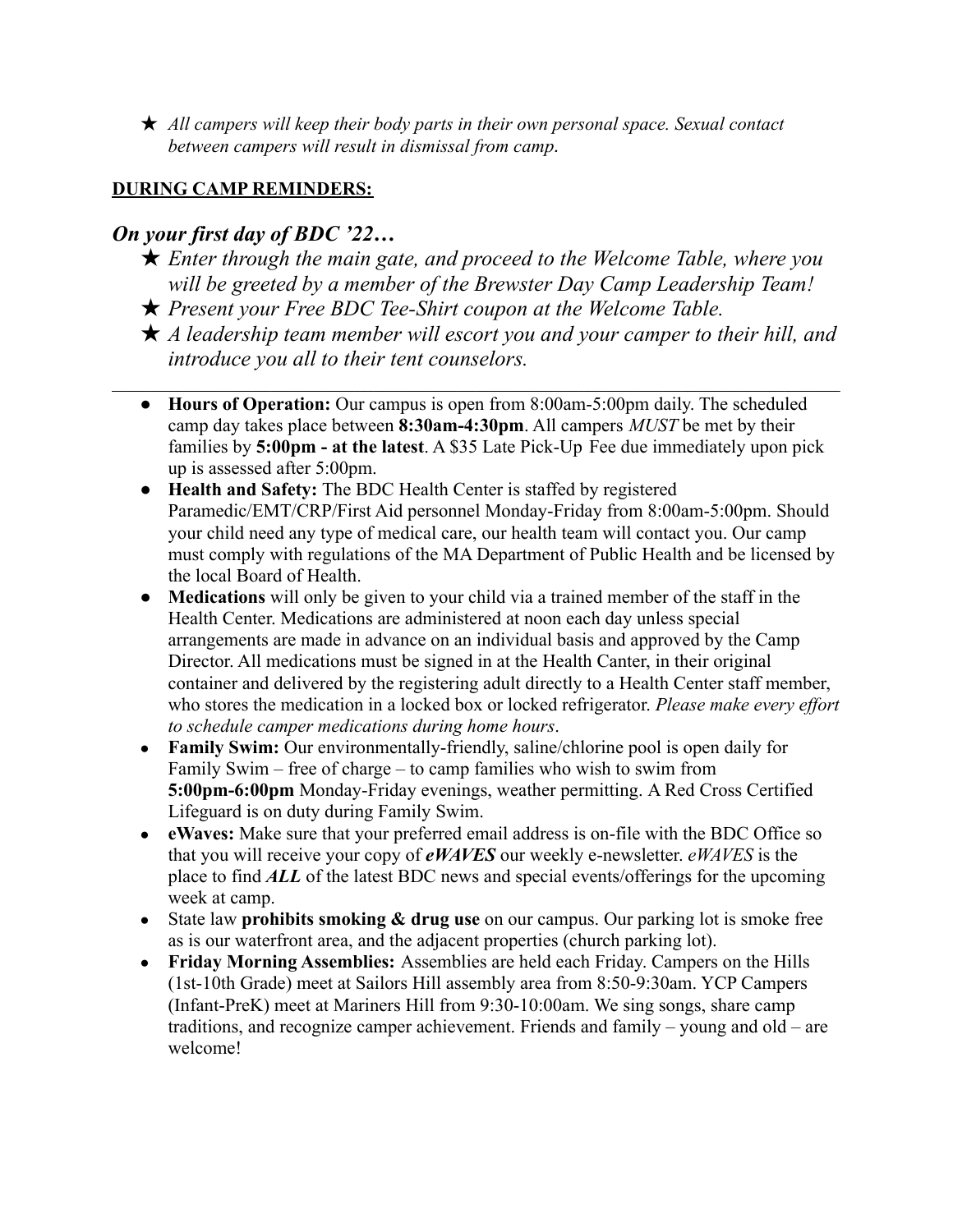### **WHAT YOU NEED FOR CAMP:**

- hearty nutritious **lunch**
- □ labeled and filled water bottle
- $\Box$  **labeled** backpack or bag containing the following:
- $\square$  swim suit
- $\Box$  towel(s)
- $\Box$  flip flops or water shoes
- $\Box$  warm sweatshirt and pants
- $\Box$  sun screen
- $\Box$  insect repellant
- $\Box$  hat

**Shoes with closed toes should be worn TO CAMP.** Most of BDC's daily activities require that feet be covered at all times.

### **Rainy Days:**

During rainy days we encourage all campers to bring rain gear including a **raincoat or poncho**, change of clothes including long pants, hat, water resistant shoes, and socks.

### Please, **no umbrellas**.

Campers on Admirals Hill *may* go ice skating and/or bowling and should bring long pants, socks, and a sweatshirt.

# **FOOD AT BDC:**

#### **Lunch:**

- Please pack your child with a **HEARTY nutritious lunch** in an insulated lunch bag or small cooler.
- BDC lunch bags may be purchased at the BDC Office.
- Each child's lunch must include a freezer pack.
- Due to the high level of physical activity at camp, campers often eat more food during a camp lunch period then they do during the school year. Please pack extra nutritious snacks in your child's lunch.
- If campers arrive without a lunch and a family member cannot be reached by noon time to deliver one, BDC will provide food. The family will be charged \$10.00.

**Snack:**

- BDC provides an afternoon **snack** to all campers at Brewster Day Camp and Mariners Hill Camp.
- **Mariners Hill Camp** families should also pack an insulated snack bag for their camper(s) each day. Please pack snacks for morning and afternoon, and please be sure to pack nutritious foods that your camper will eat! These children get HUNGRY during a busy, active sun-filled day at camp!

#### **Water:**

- Every camper should arrive at BDC each day with a filled water bottle.
- There are several re-filling stations on campus for campers to use throughout the day.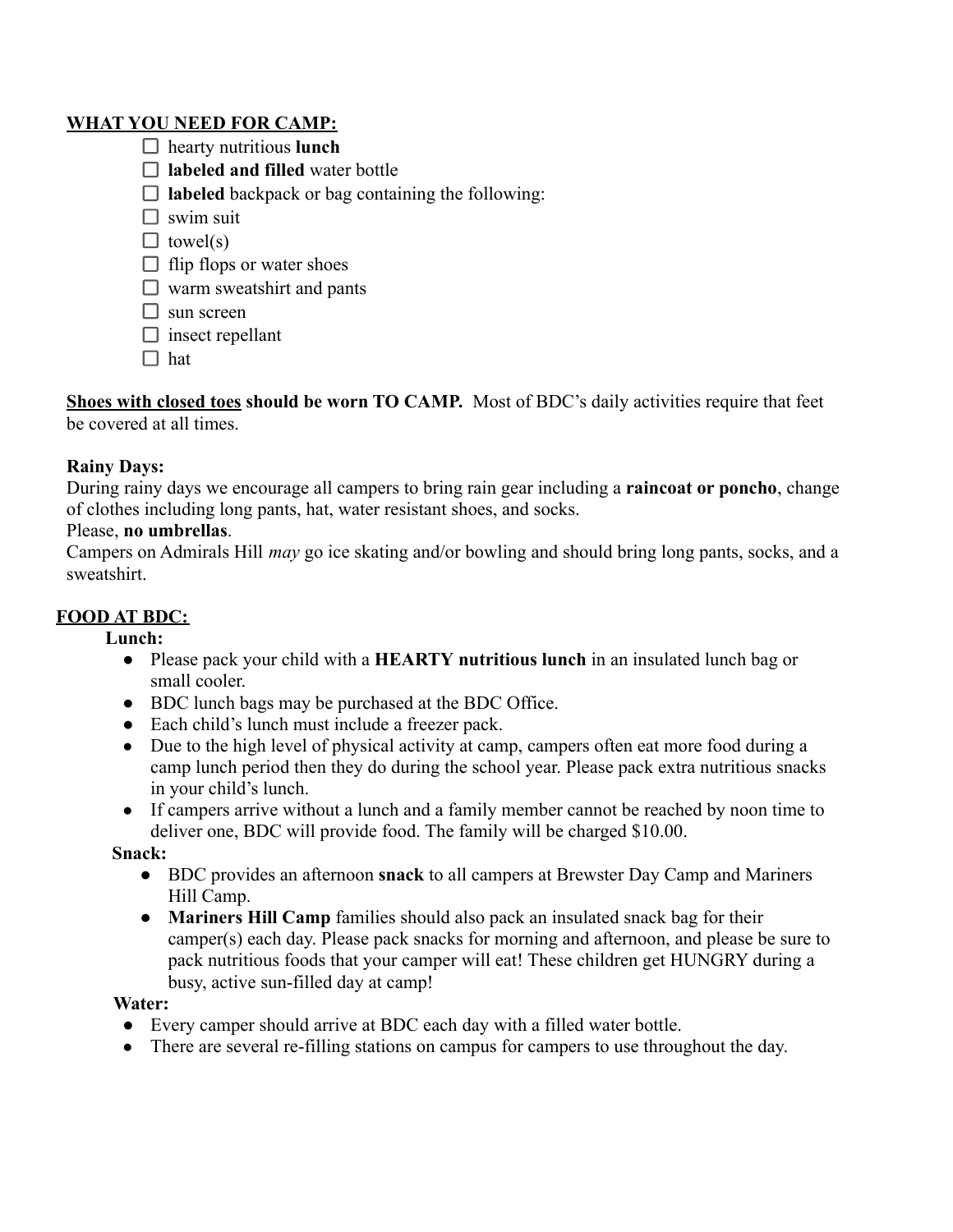### **Allergies:**

- BDC is an **allergy aware camp**. Peanuts and other allergens *are* present in camp snacks and camper lunches.
- BDC accommodates the special needs of individual campers by restricting food offerings and seat placement to your allergic child only.
- Please be in touch with us regarding any questions which you may have regarding our allergy policies.
- If your child has a nut or other type of food allergy, *PLEASE* contact the BDC Office immediately if you have not done so already.

# **PARKING LOT INFORMATION:**

Our **parking lot** is very busy at drop off and pick up times. We are excited to welcome you, and are anxious to keep our lot safe and smooth for drivers and campers.

Please follow the directions of our trained **BDC Parking Lot Attendants** wearing fluorescent safety vests. They are highly skilled at keeping our parking lot safe.

Please limit your time to *quick* **drop offs and pickups**.

For the safety of all -- please refrain from **talking, texting, or accessing data on your devises** while entering, exiting, and driving in our very busy parking lot.

### **Drop-off:**

- We encourage families to use the morning AND afternoon **Hello and GO** system near the BDC Office which expedites drop off and pick after your child's first camp day.
- Our Parking Lot Attendants will greet your child as he/she gets out of your car, write down any pertinent information which you would like passed along to your child's Tent Counselor, and direct them onto campus via our brand new safe walking path.

# **Pick-up:**

- When you arrive at BDC for pick-up, the Parking Lot Attendant stationed in the lower driveway will radio your child's name to ensure your camper is signed out with their backpack in hand when you park your car.
- Your child will be released to *you* via his/her Tent Counselor after you park your car and come to meet your child.
- *For safety reasons, please make sure that your child has been signed out on the Tent Clip Board and you have made contact with his/her TENT COUNSELOR before taking your child out of camp. Thank you for helping us to keep your child safe!*
- For the health and safety of everyone especially our planet please **turn off your car engine** when you pick up your children. If you leave your engine running, a BDC Parking Lot Attendant will assist you by turning off your car engine.

# **Awards:**

- Awards are based on personal achievement and come in the form of BDC Activity beads or engraving on the BDC Dog Tag which are earned throughout the day and placed on individual Camper Necklaces.
- Each camper receives a BDC Tee-shirt coupon in the mail. Coupons can be redeemed at the Welcome Table on Monday mornings, or at the BDC Office between the hours of 9:30am and 3:30pm.
- Each camper receives a BDC Pennant at the end of his/her time at camp.